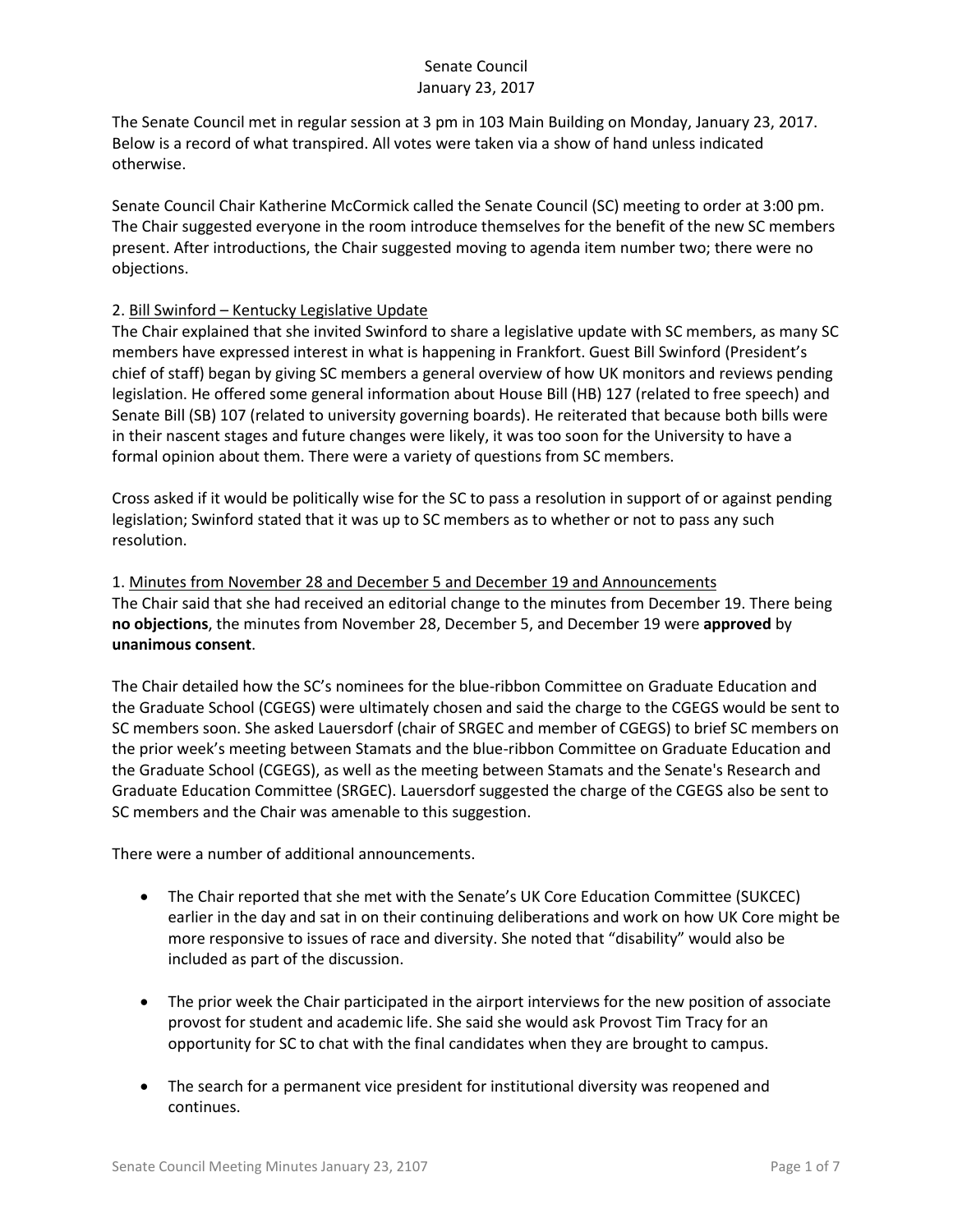- There will soon be a job posted for the vacant position in the SC office; the Chair said she hoped to fill the vacancy soon.
- There are about 75 courses remaining in eCATS, the Chair asked SC members to remind colleagues that if they had proposals still languishing in the college, they needed to move them along. Otherwise, they will have to resubmit in Curriculog.
- The Provost had called a meeting with Chief Information Officer Brian Nichols and campus staff responsible for data (collection, analysis, etc.) to determine data responsibility and the veracity of different types of data reported by UK. Due to an illness, the meeting was postponed and will be rescheduled.
- Honors changes are moving forward the Chair said that she and Bailey [chair of Senate's Academic Organization and Structure Committee] had a meeting scheduled for the following day with Phil Harling, who is serving as interim dean of the Honors College. There were some simple issues that could easily be dealt with, but some issues, such as the employment of lecturers, which would require more substantive discussion.
- The ad hoc Committee on AR 6:2, chaired by Bird-Pollan, continues to move forward. The Chair explained that the representative of staff employees on the Committee had stepped down and there was a hope the member could be replaced soon.

Lauersdorf added that a graduate student from Rehabilitation Counseling would be the student member of the SC's the new ad hoc Committee on Technology. The Chair commented it was her understanding that Brian Nichols, UK's chief information officer, was putting together a strategic plan for his unit; she commented that she appreciated him including a Senate voice, as well as the opportunity to collaborate with him.

## 3. Committee Reports

## a. Senate's Academic Programs Committee (SAPC) – Margaret Schroeder, Chair

#### i. Proposed New Graduate Certificate in Engineering in Healthcare

Schroeder, chair of the Senate's Academic Programs Committee (SAPC), explained the proposal. There were a few questions from SC members. The Chair said that the **motion** from the SAPC was a recommendation to approve the establishment of a new Graduate Certificate in Engineering in Healthcare, in the F. Joseph Halcomb, III, M. D. Department of Biomedical Engineering within the College of Engineering. Because the **motion** came from committee, no **second** was required. A **vote** was taken and the motion **passed** with none opposed.

## b. Senate's Rules and Elections Committee (SREC) – Joan Mazur and Davy Jones, Co-Chairs

#### i. Undergraduate Education Reorganization and Election Apportionment Activities

Mazur, co-chair of the Senate's Rules and Elections Committee (SREC), explained the three recent issues (pertaining to the Provost's office reorganization of Undergraduate Education) that intersected with the *Senate Rules*. The first issue she described related to Senate election apportionment activities – apportionment involves a formula that includes a college's number of faculty and number of students. The shift to assign undeclared students to a variety of undergraduate colleges is ongoing but there are still some undeclared students not in a college – the lack of final placement in a college will affect the apportionment exercise.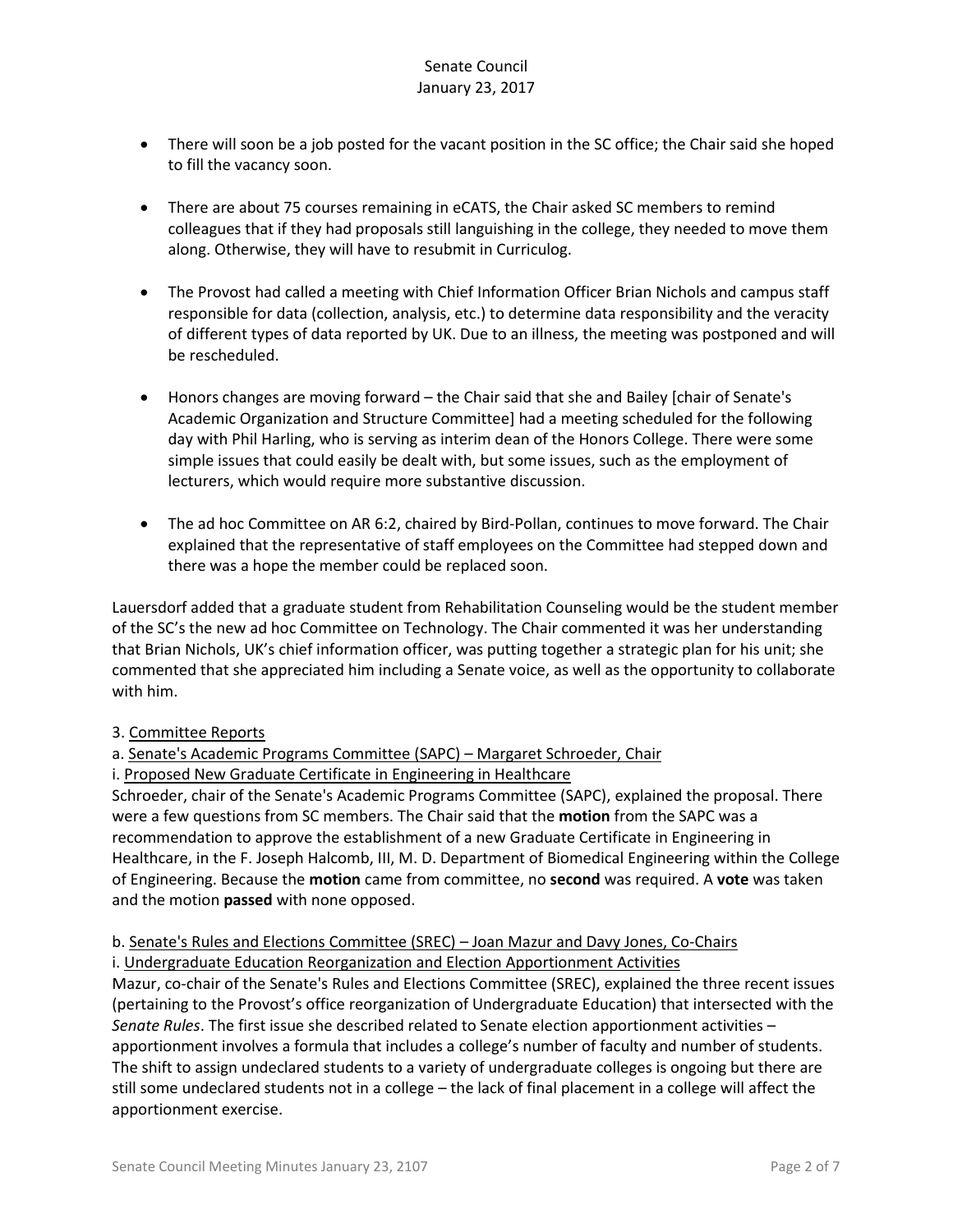The Chair introduced Adrienne McMahan, interim assistant provost for student and academic support, and explained that it was McMahan's responsibility to ensure students are moved from central advising into individual colleges. Guest McMahan explained to SC members the process undertaken thus far, as well as what remained to be done. She said there were originally almost 2,000 undeclared students not in a college and about 890 students remained as undeclared; she and others are continuing to work with those students to find a college home, with the goal of having all undeclared students placed in a college by February 24. In response to a comment from Wood, McMahan said that undeclared students were not automatically assigned to the College of Arts and Sciences, in part due to some concerns from other colleges.

#### ii. Undergraduate Education Reorganization and College Suspensions

#### iii. Undergraduate Education Reorganization and Advising "Undeclared Major" Students

The next situation Mazur described pertained to the new policy of assigning all students to a college. If a college academically suspends a student, does the college have the authority to move the student to another college? Mazur clarified that the *SRs* clearly state that a student must be actively involved in any decision to change colleges. There was also a similar, yet separate issue – if a college academically suspended a student, did that essentially suspend the student from the University? That sort of change would require University Senate approval but no such proposal had been put forward for review. She said that the SREC recommended that the Senate's Admissions and Academic Standards Committee (SAASC) review this issue as soon as possible. Mazur noted that 894 currently undeclared students not in a college could run into academic difficulties but there was not really a mechanism to work with them. McMahan replied that there are some colleges with their own suspension rules, although the majority followed the overall University's suspension rules. If a student was suspended from a college with their own suspension rules, if another college was willing to accept them, the student could move there. She said that students had been changing colleges as necessary.

Mazur noted that if a student needed to submit a retroactive withdrawal appeal for courses they took while being undeclared or when under the auspices of the [former] dean of undergraduate studies, there was no one in a position to serve as the dean for the student. {Retroactive withdrawal appeals are processed through the dean of the college the student was in when the student took the courses, which was not always the student's current dean.] McMahan responded that Phil Kraemer was currently serving in the role of interim associate provost for student and academic life and he could provide those services as necessary. Mazur clarified that while it was a technical point, according to the *Senate Rules* (*SRs*), a dean is responsible for performing those duties and the associate provost for student and academic life did not hold the position of dean. Wood said that because there was no dean of undergraduate studies, who by the *SRs* is responsible for those students, the University was liable for actions taken that were not sanctioned under the *SRs*. She said that issue could be easily rectified if there was an acting dean of undergraduate studies. Wood went on to say that if a student was suspended from a college, the student could not be forcibly placed somewhere else unless there was some official University policy that allowed a student to be homed in a default unit other than the college.

Wood asked where student went if the student did not check a box on the admissions form. McMahan replied that there were nine colleges on campus that had their own undeclared statuses, so a student would likely go to one of those colleges. Mazur said that the SAASC needed to review these two issues to help mitigate them, but another aspect involved the administrative issue of needing an acting dean for undergraduate education. Schroeder referred to past notes on the subject and thought that this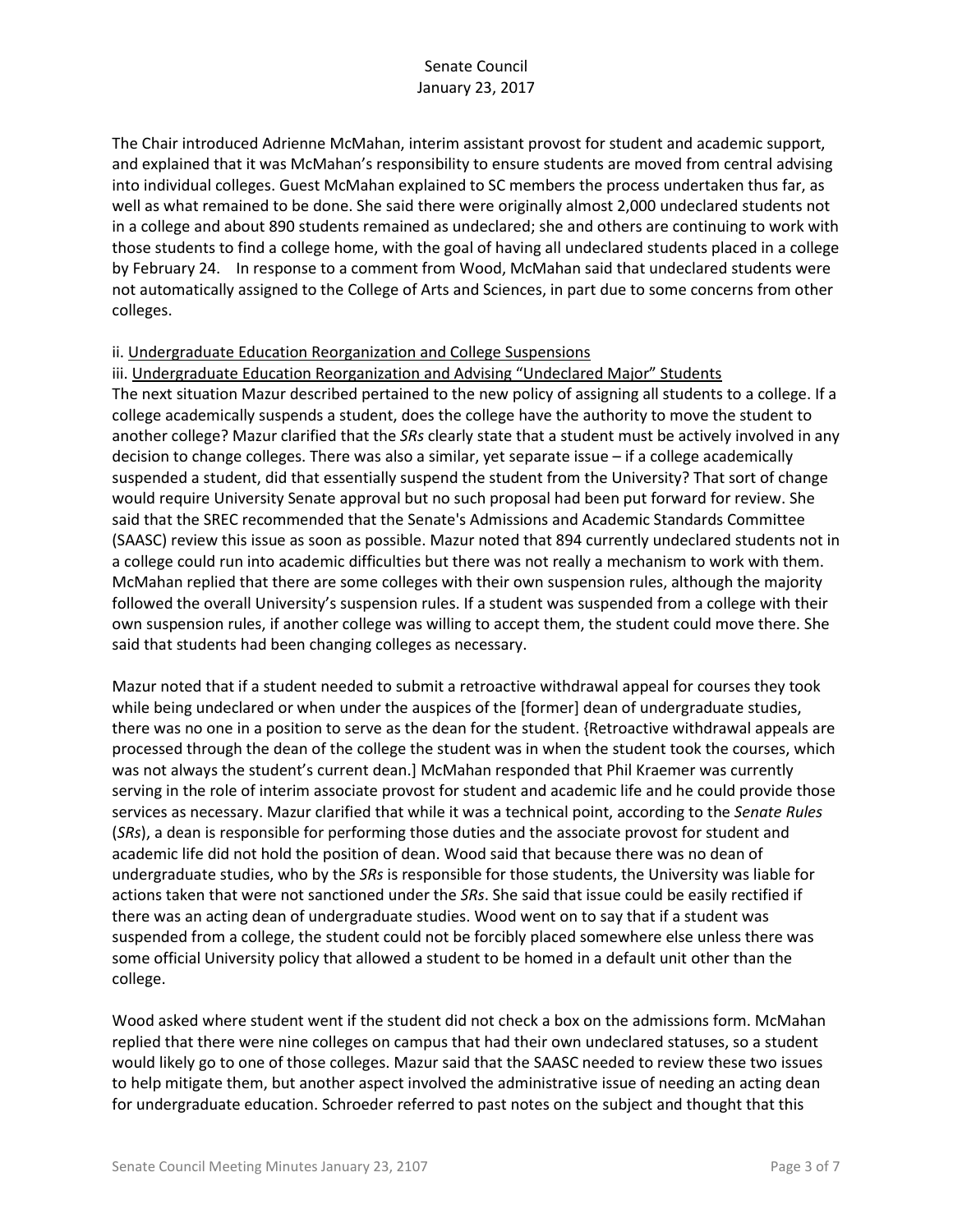current academic year would be the flux year but would be mitigated for the incoming (fall 2017) class. Given that, the problem of undeclared students not homed in a college will likely be rectified well before the end of the current semester. Wood said that students who had been in an undeclared status in Undergraduate Education who might need to use the retroactive withdrawal appeals process would still be in a problem situation because they were undeclared in Undergraduate Education when they took the courses and there would still not be any dean of Undergraduate Education. Wood and Mazur indicated that there was nothing in the *SRs* or the role of the interim or future associate provost for student and academic life that gave the person in that role the ability to serve as the dean for the former Undergraduate Education. The Chair said that what she understood from the conversation was that the role and responsibilities of the associate provost for student and academic life needed to be better articulated and codified.

Wood **moved** that the SC ask the Chair to suggest to the Provost that he appoint an acting dean of undergraduate education and Cross **seconded**. A **vote** was taken and the motion **passed** with none opposed.

McMahan explained that the colleges with undergraduate students have hired about 17 new advisors with an eye for the new advisors to be in place by the time students enter into the colleges. A great deal of effort has gone into reaching out to students currently identified as undeclared and not in a college. The Chair added that there are about 15-20 specific references to Undergraduate Education and related roles and responsibilities in the *SRs* and it would be a good idea to think about the associated implications of the Undergraduate Education reorganization. McMahan clarified for a few SC members that there was currently no specified default mechanism that would take place if one of the 890 students did not select a college. McMahan said that on the admissions application, incoming students could choose one of the nine colleges that had an undeclared status, but there was not a plan to force students into any particular college, whether or not the deadline had passed. She said the sentiment was that it was better for students to make their own decisions, although there have had been, and will continue to be, many ways for students to receive notification of the need to pick a college, such as fairs, open houses, one-on-one discussions with advisors, and phone calls.

#### 4. University Calendars

- a. 2017 2018 Calendar
- b. 2019 2020 Calendar, Tentative
- c. 2017 2018 Winter Intersession
- d. 2019 2020 Winter Intersession, Tentative
- e. 2017 2018 Dentistry
- f. 2019 2020 Dentistry, Tentative
- g. 2017 2018 Law
- h. 2018 Summer (four-week) Law
- i. 2018 Summer (eight-week) Law
- j. 2019 2020 Law, Tentative
- k. 2020 Summer (four-week) Law, Tentative
- l. 2020 Summer (eight-week) Law, Tentative
- m. 2017 2018 Medicine
- n. 2019 2020 Medicine, Tentative
- o. 2017 2018 Pharmacy
- p. 2019 2020 Pharmacy, Tentative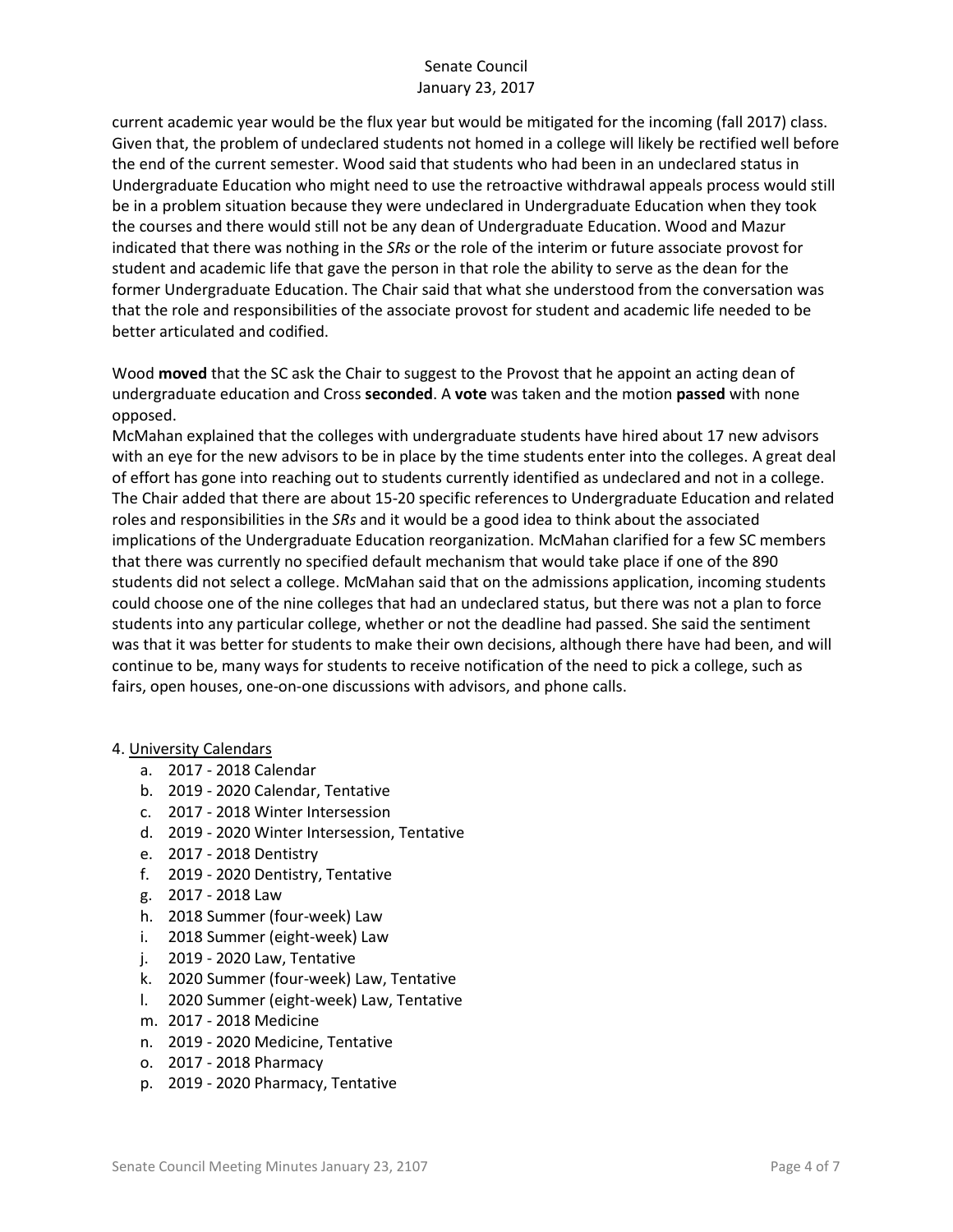Mazur **moved** to approve the calendars a – p as listed on the SC agenda and Schroeder **seconded**. A **vote** was taken and the motion **passed** with none opposed.

## 5. Overview of Investigations Conducted by the Office of Institutional Equity and Equal Opportunity – Patty Bender, Associate Vice President for Institutional Equity and Deputy Legal Counsel T. Lynn Williamson

The Chair introduced the invited guests, Patty Bender (associate vice president for institutional equity), T. Lynn Williamson (deputy legal counsel), and Marcy Deaton (senior associate general counsel). Jay Blanton, UK's director of public relations, was also present. Guest Williamson began with a broad overview of due process which is the principle that an individual cannot be deprived of life, liberty or property with appropriate procedures. He stated that there are about eight or nine categories of due process and it depends on what process someone is in as to which of the categories are applicable. Not all categories are applicable to any one process; most are applicable in criminal and civil cases. UK is an agency and conducts administrative hearings and in UK's hearings, due process is defined as notice and the right to be heard. There are some additional considerations, according to the Supreme Court of the United States (SCOTUS) – SCOTUS has ruled that if the principle of due process is used the act of taking property must be tangible and has to be a property right to which one is entitled. There has to be a state statute or some common, acceptable grounds to conclude that someone has an entitlement. If a dean decides that a faculty member must teach a particular course, there is no entitlement to due process about teaching that course or the time of the course. If the dean decides that a faculty member should no longer be an employee, due process does come into play. Administrative decisions do not have due process or that entitlement. A fairly recent case from the Sixth Circuit U.S. Court of Appeals says that an individual is not entitled to due process from the University for being removed from the position of department chair, if the salary did not change. If the salary changed, that would affect the employee's property right and due process would be offered. In cases of revocation of tenure or termination, those do require due process. UK could probably terminate a lecturer who has been at UK for less than a semester without due process. Temporary employees are not entitled to due process, although regular staff employees are entitled to due process. If the University seeks to suspend a student, due process is likely required if the student will be suspended for more than 10 days. Williamson opined that UK probably offers more due process than is required by the Constitution of the United States or by SCOTUS. If an issue is on par with an oral or written warning for staff employees, no due process is given but putting an employee on probation, suspending them, or terminating them does require due process. In the student arena, a conversation with the dean or a written warning does not invoke due process, but suspension and termination and similar processes associated with academic offenses do require due process. He added that UK probably offered due process in more instances that was required by the United States Office of Civil Rights.

Grossman asked about the sort of information that was shared with an employee when there is an allegation. Williamson noted that Bender was involved in that more than he was, although he imagined that in most cases, the first discussion occurs while an investigator [from Bender's office] is trying to gain evidence and testimony and the exact charge may not be known, or maybe no charge comes of it. He said that before it was all over, the individual would be told exactly why they were being investigated.

Bender explained in general terms how an investigation is conducted and what information is shared with whom. When she receives a report of an incident, she looks at the concern, tries to find out who else was present, and at that point determines next steps – every case is different. At the point when she has enough questions to ask, she calls the accused person(s) and asks something along the lines of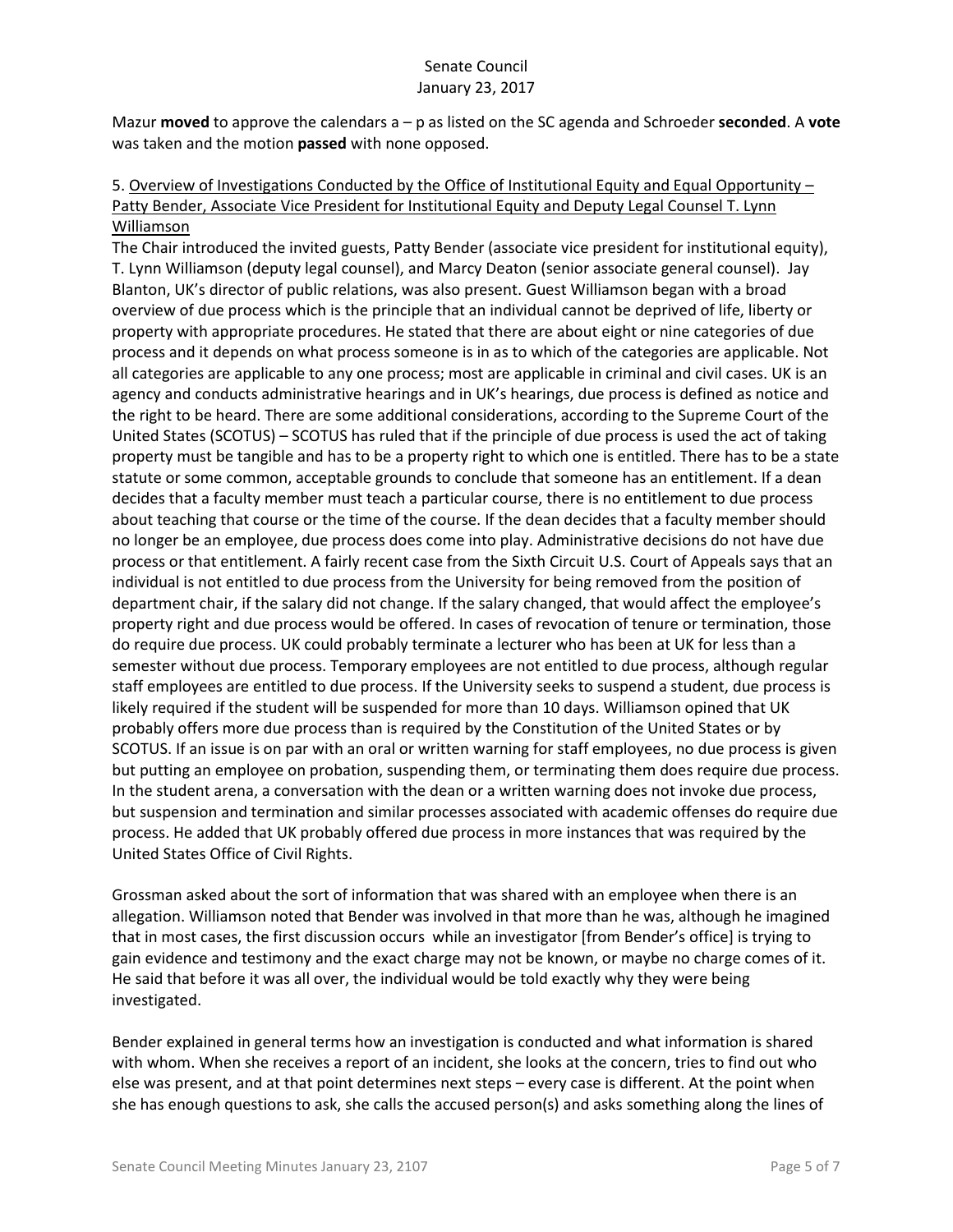"why do you think someone thought <details of the issue>." In other words, she gathers as much information as possible before talking to the accused. Bender explained that she is obligated to respond using the preponderance of evidence standard, which means determining if there is more evidence that "it" was true than evidence that "it" was not true. If two people contradict each other's statements, she will look at circumstances and review the details and severity of the situation. All situations are different, but she has to ensure that everyone is heard and that she has gathered as many facts as she can.

In response to a question from Schroeder, Bender said that it was her [Bender's] office that makes a decision as to whether or not enough information is available to substantiate a decision, although it was very likely that she will have been in consultation with Deaton and/or Williamson prior to making that decision. Williamson added that Bender makes a recommendation to the appropriate senior leader (dean, director, etc.) and the senior leader makes the final decision. There are a few people in Bender's office who conduct investigations; Williamson noted that a single investigation was likely conducted by a single person – there are certain investigators that work on certain types of cases.

Blonder asked if the accused employee was given the documentation that Bender collected, such as notes and interviews and other evidence. Bender said that she will walk through the issue with the accused and go over everything that was alleged and let the accused give their side of the story. She does write out her findings and gives that to the accused, but prior to that point any information shared with the accused employee is shared orally, only. In response to another question from Blonder, Bender stated that the information collected during an investigation did not go into an employee's personnel file, but rather stayed in Bender's office and was not shared. Williamson noted that an employee was entitled to review their personnel file, their benefits file in Human Resources, the faculty data file in the Provost's area, as well as a departmental file. If the situation involves a faculty member and revocation of tenure, in that case the accused faculty member would get a hearing and would see the evidence. Bender added that the finding from her office was shared with the individual but the documentation itself would not be given to the accused. Cross asked if property-rights due process applied in the case of a faculty member who was awarded extra compensation and then had that extra compensation withdrawn as part of a disciplinary action. Guest Deaton expressed concern that the discussion was getting too close to particular cases.

A number of SC members were concerned that while a faculty member can see everything contained in their personnel record, the investigative record is a separate file that a faculty member is not given complete access to. Bender noted that a lot of the information in an investigative file is shared verbally with an alleged perpetrator (which only sometimes includes sharing who said what); the file itself is never shared or given. Wood opined that there is a presumption that an accused person could face their accuser; Williamson said that that was not generally considered to be a right, unless employment termination was involved, in which case the accused absolutely had the right to confront their accuser. There was additional discussion among those present. Williamson added that any decision at UK could be appealed – the *Governing Regulations* give that right for an appeal process, but an appeal process does not always take the form of a hearing process adjudicated by a judicial board. Appeals would go up the traditional chain of command in any given unit. Blonder asked how a local newspaper reporter was able to access details of the investigation when the accused was not afforded the same rights. Blanton clarified that the reporter did not receive the investigative file, but rather was able to access the final decision letter, which was subject to KY's Open Records laws.